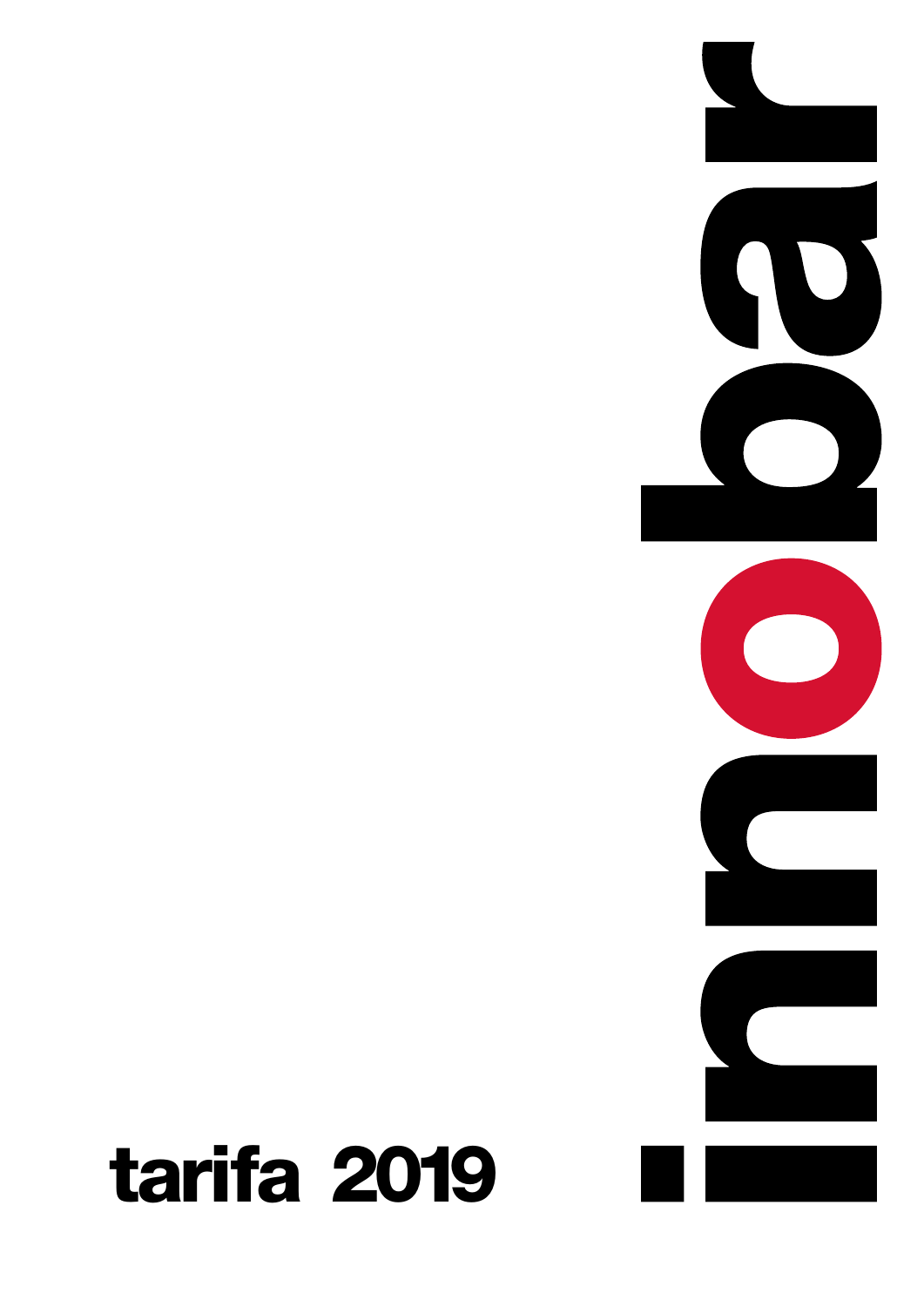innobar tarifa 2019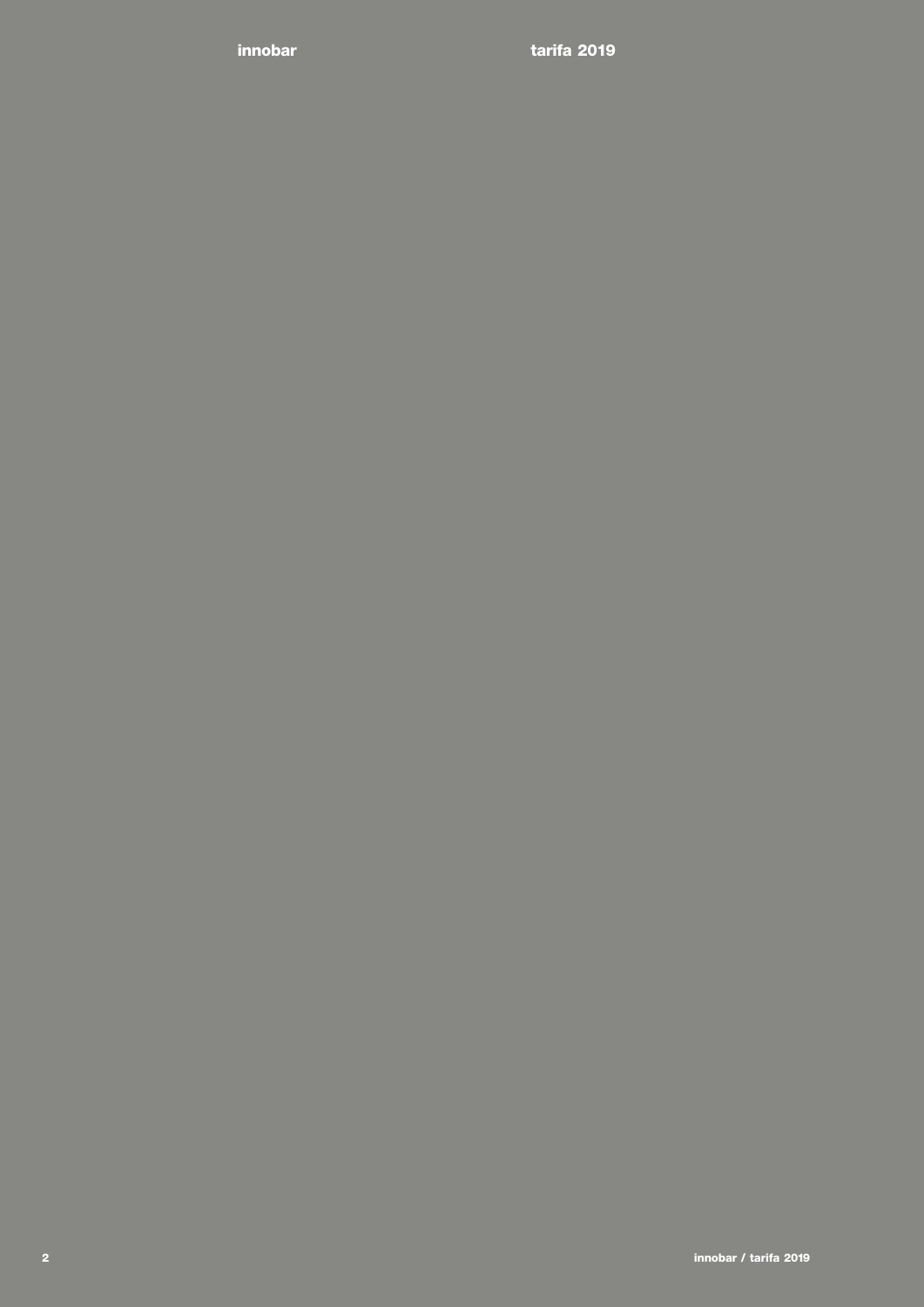IVA no incluido.

#### Serie Mendoza.



| <b>MODELO</b>        | <b>ALTO</b> | <b>ANCHO</b> | <b>FONDO</b> | <b>BOTELLAS</b> | <b>PVP</b> |
|----------------------|-------------|--------------|--------------|-----------------|------------|
| <b>MENDOZA-35</b>    | 645         | 260          | 495          | 12 <sub>2</sub> | 167,00 €   |
| <b>MENDOZA-48</b>    | 510         | 430          | 480          | 16              | 188,00 €   |
| <b>MENDOZA-46 C</b>  | 520         | 430          | 480          | 14              | 234,00 €   |
| <b>MENDOZA-46 CM</b> | 520         | 430          | 480          | 14              | 252,00 €   |
| <b>MENDOZA-46 I</b>  | 520         | 430          | 480          | 14              | 258,00 €   |
| <b>MENDOZA-46 IM</b> | 520         | 430          | 480          | 14              | 267,00 €   |



|                                                 |             |              |              |                 | IVA no incluido. |  |
|-------------------------------------------------|-------------|--------------|--------------|-----------------|------------------|--|
| <b>MODELO</b>                                   | <b>ALTO</b> | <b>ANCHO</b> | <b>FONDO</b> | <b>BOTELLAS</b> | <b>PVP</b>       |  |
| <b>MENDOZA-88 C</b>                             | 832         | 430          | 480          | 28              | 301,00 €         |  |
| <b>MENDOZA-88 CM</b>                            | 832         | 430          | 480          | 28              | 339,00 €         |  |
| <b>MENDOZA-881</b>                              | 832         | 430          | 480          | 28              | 335,00 €         |  |
| <b>MENDOZA-88 IM</b>                            | 832         | 430          | 480          | 28              | 366,00 €         |  |
| <b>ESTANTE PRESENTACIÓN / MODELO MENDOZA-88</b> |             |              |              |                 |                  |  |

IVA no incluido.



| <b>MODELO</b>         | <b>ALTO</b> | <b>ANCHO</b> | <b>FONDO</b> | <b>BOTELLAS</b> | <b>PVP</b> |
|-----------------------|-------------|--------------|--------------|-----------------|------------|
| <b>MENDOZA-130 C</b>  | 850         | 550          | 560          | 40              | 395,00 €   |
| <b>MENDOZA-130 CM</b> | 850         | 550          | 560          | 40              | 420,00 €   |
| <b>MENDOZA-130 I</b>  | 850         | 550          | 560          | 40              | 420,00 €   |
| <b>MENDOZA-130 IM</b> | 850         | 550          | 560          | 40              | 440,00 €   |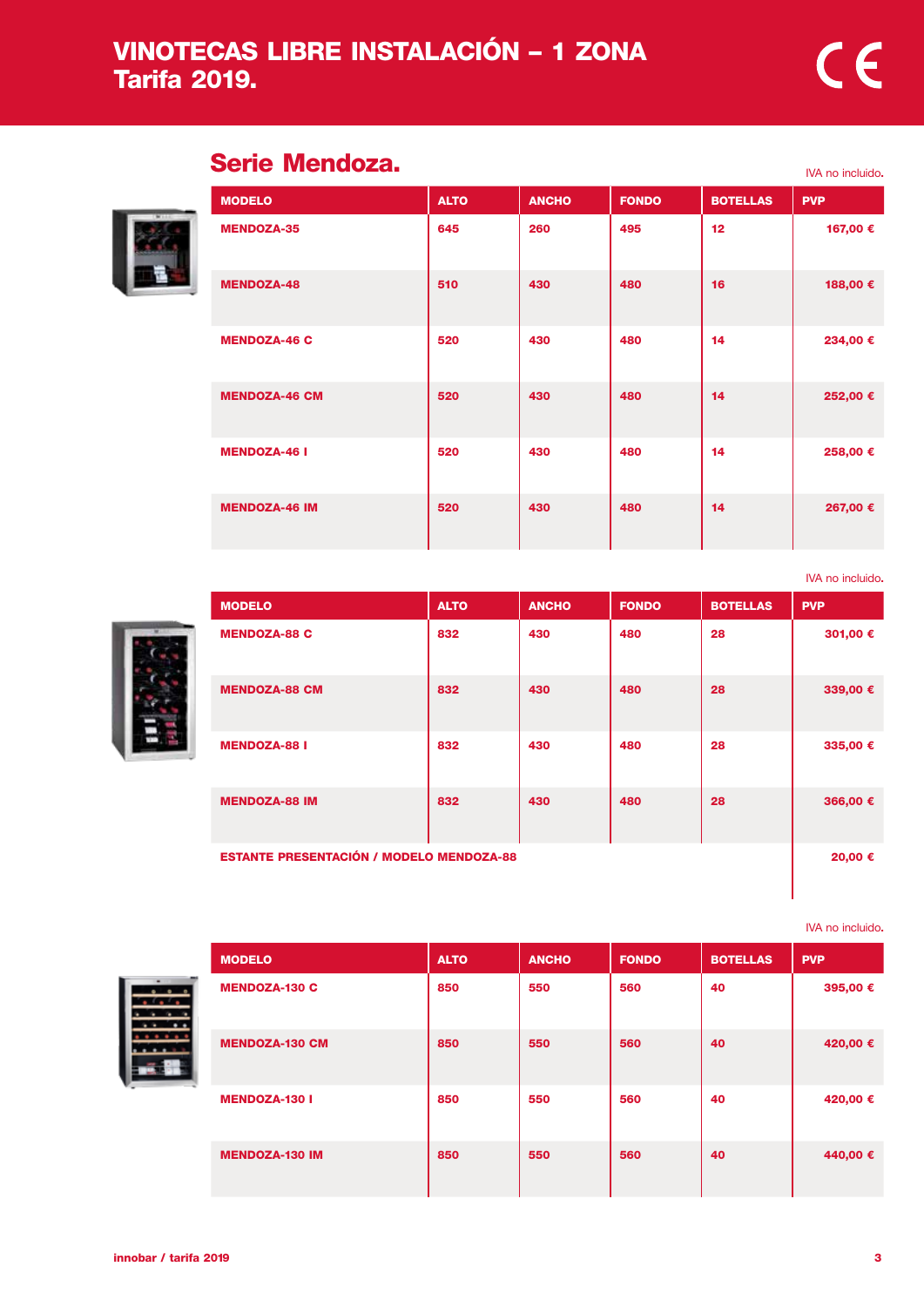#### Serie Caviss. In the Serie Caviss.

|                                                                                                                            |                             |             |              |              |                 | TVA TIO IFICIUIDO. |
|----------------------------------------------------------------------------------------------------------------------------|-----------------------------|-------------|--------------|--------------|-----------------|--------------------|
|                                                                                                                            | <b>MODELO</b>               | <b>ALTO</b> | <b>ANCHO</b> | <b>FONDO</b> | <b>BOTELLAS</b> | <b>PVP</b>         |
|                                                                                                                            | <b>CAVISS - SP118CFE</b>    | 660         | 350          | 490          | 18              | 220,00€            |
|                                                                                                                            | <b>CAVISS - SP128 CFE</b>   | 730         | 450          | 520          | 28              | 261,00€            |
|                                                                                                                            | <b>CAVISS - SN 130 KBE4</b> | 850         | 500          | 560          | 30              | 533,00 €           |
|                                                                                                                            | <b>CAVISS - S1150 GBE4</b>  | 825         | 525          | 607          | 50              | 525,00€            |
| <b>CONTROL</b><br>$\mathcal{L}_{\mathcal{A}}$<br>0.9.9.9.9.9.0<br>0.0, 0, 0, 0, 0<br>0,0,0,0,0,0<br>2.553333<br>33333      | <b>CAVISS - S178 GBE4</b>   | 114         | 620          | 595          | 78              | 716,00 €           |
| 2.313333<br><b><i><u>A. M. A. A. M. A. A. </u></i></b><br>333360<br>2010/01/2012<br>3000000<br>4, 4, 4, 4, 4, 4<br>3000000 | <b>CAVISS - C1100 GBE4</b>  | 1485        | 580          | 655          | 100             | 801,00€            |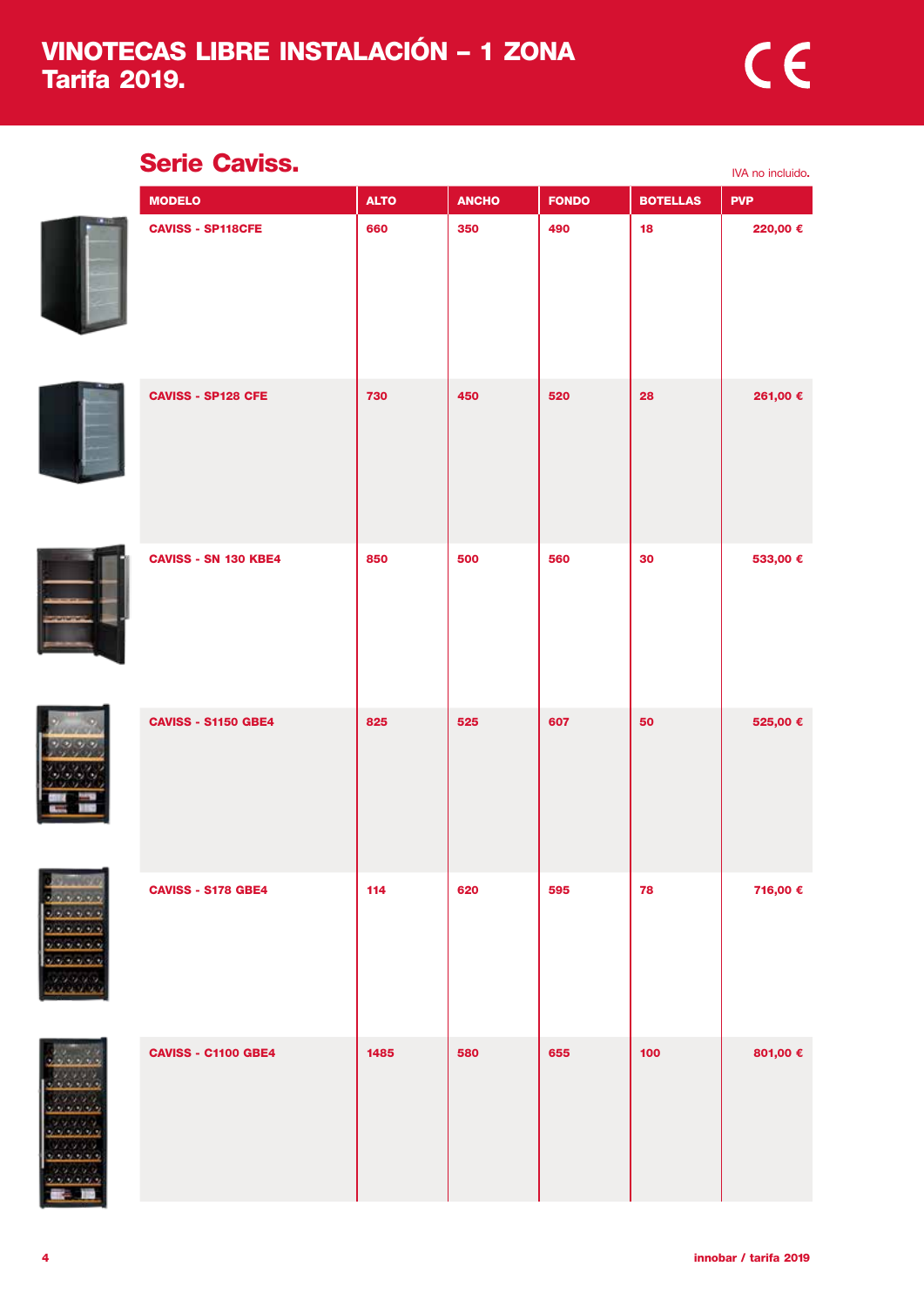IVA no incluido.

IVA no incluido.

#### Serie Caviss.



| <b>MODELO</b>              | <b>ALTO</b> | <b>ANCHO</b> | <b>FONDO</b> | <b>BOTELLAS</b> | <b>PVP</b> |
|----------------------------|-------------|--------------|--------------|-----------------|------------|
| <b>CAVISS - V1131 CBE</b>  | 1.420       | 600          | 590          | 131             | 1.039,00 € |
| <b>CAVISS - C1199 CBE2</b> | 1.737       | 595          | 690          | 199             | 1.399,00 € |
| <b>CAVISS - V1221 GBE4</b> | 1.800       | 600          | 790          | 219             | 1.260,00 € |

#### Serie Caviss.





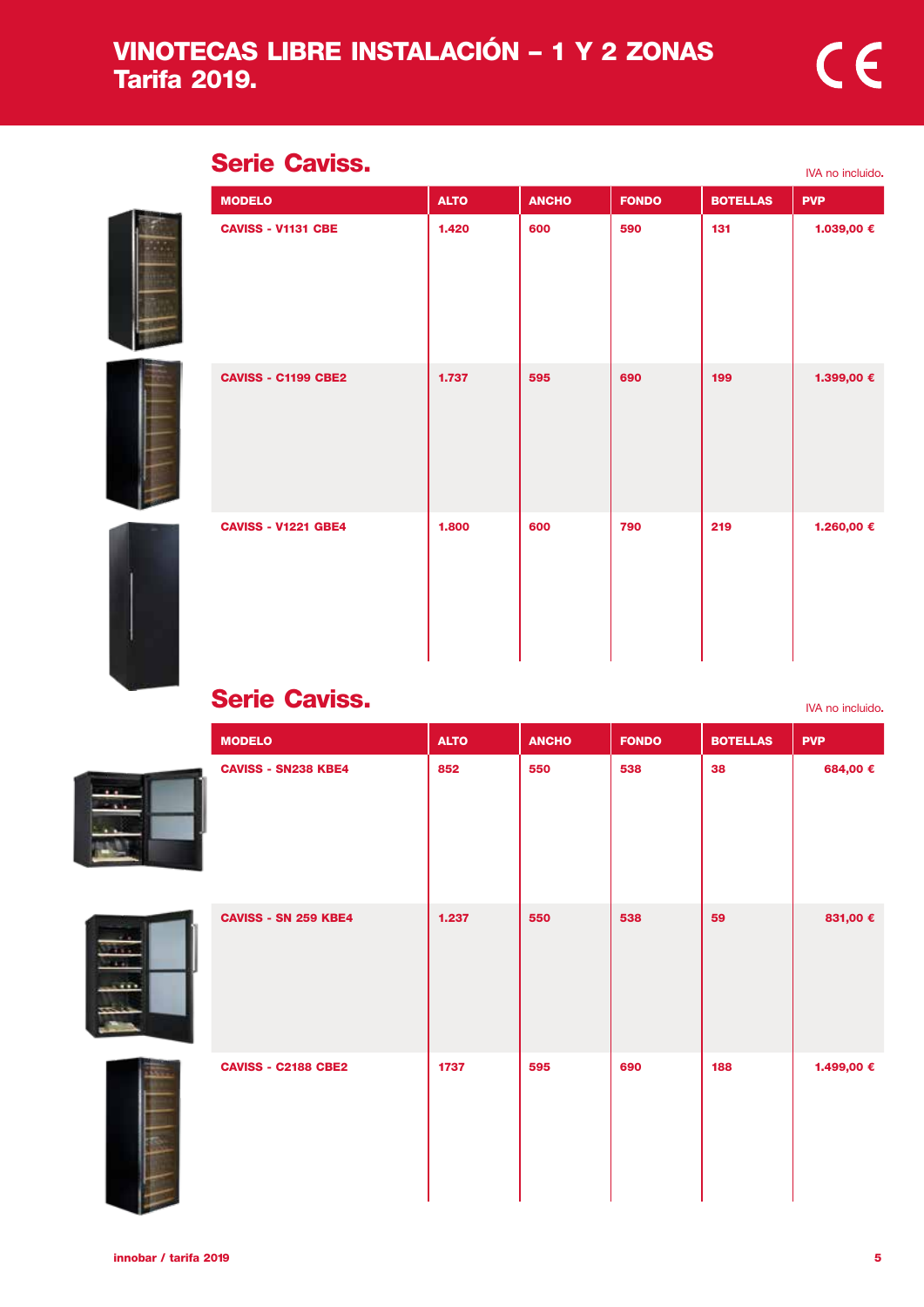

#### BATIDORAS Serie FM.

| <b>ALTO</b> | <b>ANCHO</b> | <b>FONDO</b> | PVP / IVA no incluido. |
|-------------|--------------|--------------|------------------------|
| 750         | 415          | 530          | 1.135,00 €             |
|             |              |              |                        |
|             |              |              |                        |
|             |              |              |                        |

#### AMASADORAS Serie IS.

|           | <b>MODELO</b> | <b>ALTO</b> | <b>ANCHO</b> | <b>FONDO</b> | PVP / IVA no incluido. |
|-----------|---------------|-------------|--------------|--------------|------------------------|
| Ō.        | $ISM-5$       | 50          | 24           | 50           | 918,00 €               |
| $\bullet$ | <b>ISM-10</b> | 50          | 26           | 50           | 993,00 €               |
|           | <b>ISM-15</b> | 72,5        | 38,5         | 67           | 1.157,00 €             |
|           | <b>IST-15</b> | 72,5        | 38,5         | 67           | 1.143,00 €             |
|           | <b>ISM-20</b> | 72,5        | 38,5         | 67           | 1.197,00 €             |
|           | <b>IST-20</b> | 72,5        | 38,5         | 67           | 1.197,00 €             |
|           | <b>ISM-30</b> | 80,5        | 42,4         | 73,5         | 1.436,00 €             |
|           | <b>IST-30</b> | 80,5        | 42,4         | 73,5         | 1.423,00 €             |
|           | <b>ISM-40</b> | 82,5        | 48           | 80,5         | 1.67600 €              |
|           | <b>IST-40</b> | 82,5        | 48           | 80,5         | 1.667,00 €             |
|           | <b>ISM-50</b> | 82,5        | 48           | 80,5         | 1.857,00 €             |
|           | <b>IST-50</b> | 82,5        | 48           | 80,5         | 1.844,00 €             |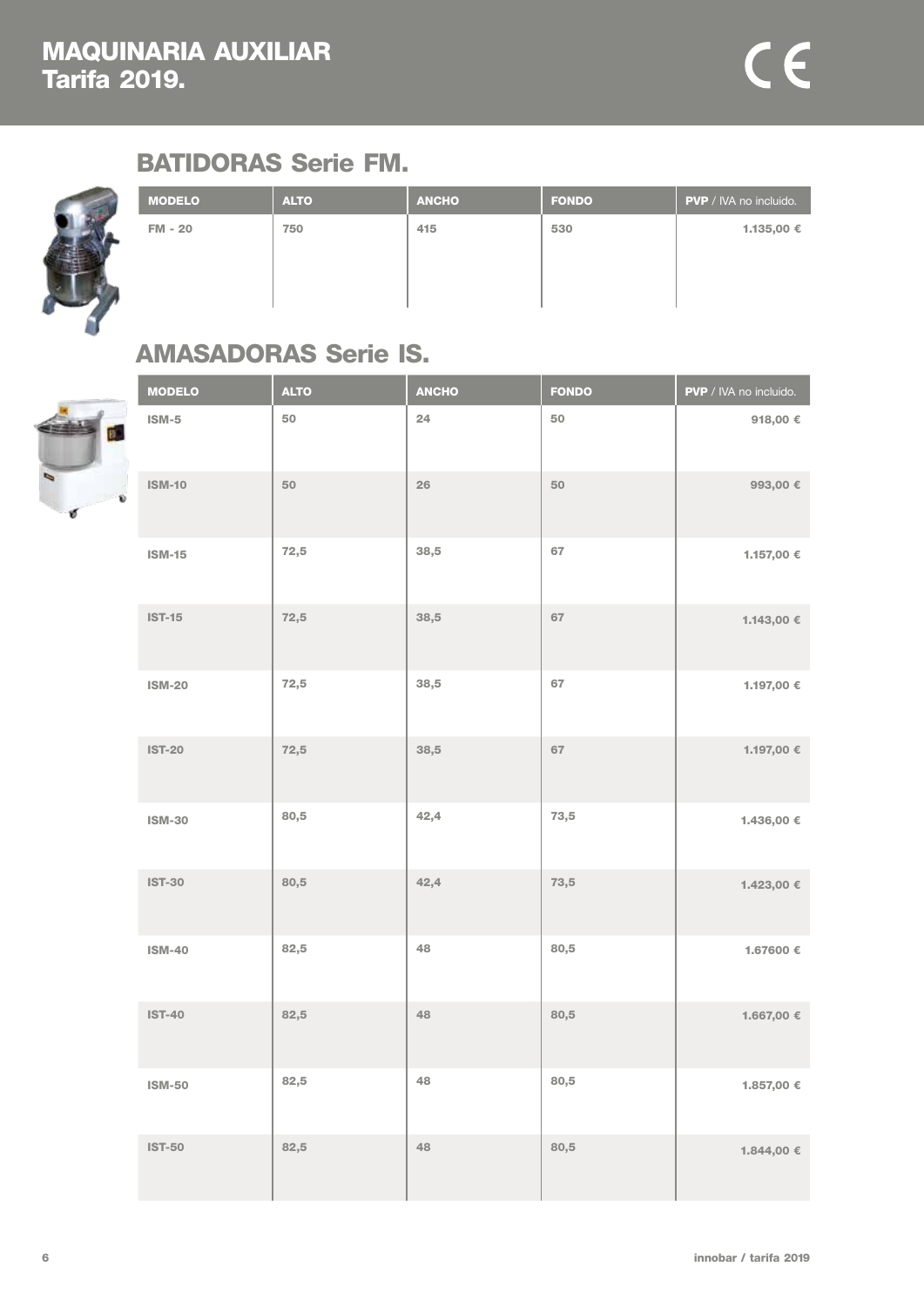#### AMASADORAS Serie IS-E.



| <b>MODELO</b>   | <b>ALTO</b> | <b>ANCHO</b> | <b>FONDO</b> | <b>PVP</b> / IVA no incluido. |
|-----------------|-------------|--------------|--------------|-------------------------------|
| IS-EM-5         | 67,5        | 38,5         | 67,5         | 1.383,00 €                    |
| <b>IS-EM-10</b> | 67,5        | 38,5         | 67,5         | 1.414,00 €                    |
| <b>IS-EM-15</b> | 72,5        | 38,5         | 72,5         | 1.578,00 €                    |
| <b>IS-ET-15</b> | 72,5        | 38,5         | 72,5         | 1.665,00 €                    |
| <b>IS-EM-20</b> | 72,5        | 38,5         | 72,5         | 1.644,00 €                    |
| <b>IS-ET-20</b> | 72,5        | 38,5         | 72,5         | 1.632,00 €                    |
| <b>IS-EM-30</b> | 80,5        | 42,5         | 73,5         | 1.933,00 €                    |
| <b>IS-ET-30</b> | 80,5        | 42,5         | 73,5         | 1.919,00 €                    |
| <b>IS-EM-40</b> | 82,5        | 48           | 80,5         | 2.035,00 €                    |
| <b>IS-ET-40</b> | 82,5        | 48           | 80,5         | 2.021,00 €                    |
| <b>IS-EM-50</b> | 82,5        | 48           | 80,5         | 2.119,00 €                    |
| <b>IS-ET-50</b> | 82,5        | 48           | 80,5         | 2.106,00 €                    |
|                 |             |              |              |                               |

a p

### AMASADORAS Serie IF.



I

| <b>MODELO</b> | <b>ALTO</b> | <b>ANCHO</b> | <b>FONDO</b> | <b>PVP</b> / IVA no incluido. |
|---------------|-------------|--------------|--------------|-------------------------------|
| <b>IMF-25</b> | 87,5        | 52,5         | 90           | 4.032,00 €                    |
| <b>ITF-25</b> | 87,5        | 52,5         | 90           | 4.148,00 €                    |
| <b>IMF-35</b> | 87,5        | 59           | 93           | 4.447,00 €                    |
| <b>ITF-35</b> | 87,5        | 59           | 93           | 4.580,00 €                    |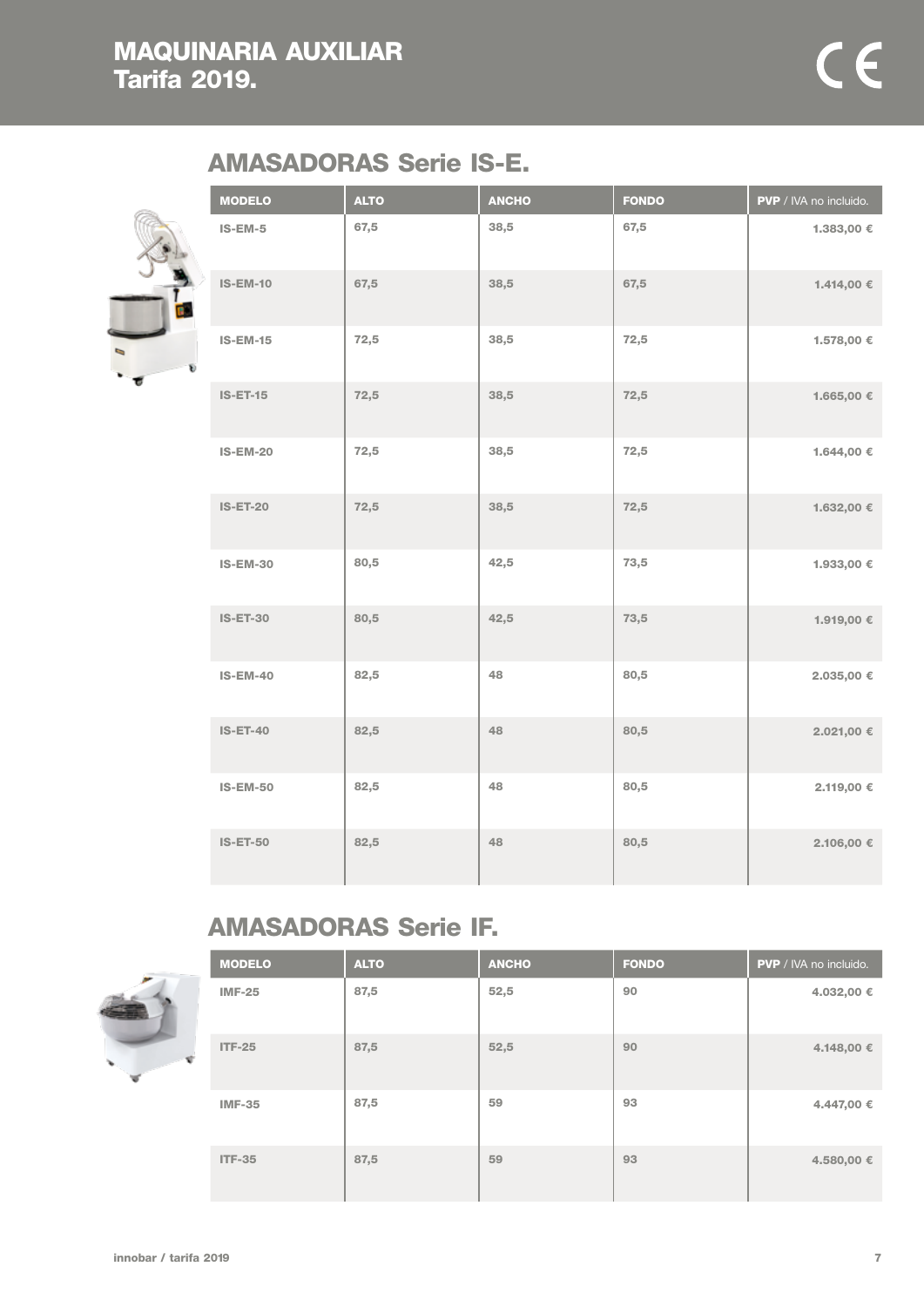#### HORNOS DE GAS Serie FG.



|  | <b>MODELO</b>   | <b>ALTO</b> | <b>ANCHO</b> | <b>FONDO</b> | <b>PVP</b> / IVA no incluido. |
|--|-----------------|-------------|--------------|--------------|-------------------------------|
|  | FG <sub>4</sub> | 56          | 100          | 106,2        | 2.863,00 €                    |
|  | FG <sub>6</sub> | 56          | 100          | 136,2        | $3.358,00 \in$                |
|  | FG <sub>9</sub> | 56          | 130          | 136,2        | 4.040,00 €                    |

## HORNOS ELÉCTRICOS PARA PIZZA Serie Basic.



|  | <b>MODELO</b>        | <b>ALTO</b> | <b>ANCHO</b> | <b>FONDO</b> | <b>PVP</b> / IVA no incluido. |
|--|----------------------|-------------|--------------|--------------|-------------------------------|
|  | <b>BASIC - 1/40</b>  | 280         | 568          | 500          | 513,00 €                      |
|  | <b>BASIC - 2/40</b>  | 430         | 568          | 500          | 667,00 €                      |
|  | <b>BASIC - 1/50</b>  | 357         | 915          | 690          | 770,00 €                      |
|  | <b>BASIC - 2/50</b>  | 527         | 915          | 690          | 1.166,00 €                    |
|  | <b>BASIC - 4</b>     | 415         | 980          | 935          | 1.001,00 €                    |
|  | <b>BASIC - 4 XL</b>  | 415         | 1.005        | 970          | 1.078,00 €                    |
|  | <b>BASIC - 44</b>    | 745         | 980          | 935          | 1.745,00 €                    |
|  | <b>BASIC - 44 XL</b> | 745         | 1.005        | 970          | 1.847,00 €                    |

## HORNOS ELÉCTRICOS PARA PIZZA Serie F Plus.

| <b>MODELO</b> | <b>ALTO</b> | <b>ANCHO</b> | <b>FONDO</b> | <b>PVP</b> / IVA no incluido. |
|---------------|-------------|--------------|--------------|-------------------------------|
| F PLUS 4      | 41,3        | 100          | 95,4         | 1.072,00 €                    |
| F PLUS 44     | 74,5        | 100          | 95,4         | 1.762,00 €                    |
| F PLUS 6      | 41,3        | 100          | 131,4        | 1.314,00 €                    |
| F PLUS 66     | 74,5        | 100          | 131,4        | 2.074,00 €                    |
| F PLUS 6 L    | 41,3        | 136          | 95,4         | 1.479,00 €                    |
| F PLUS 66 L   | 74,5        | 136          | 95,4         | 2.452,00 €                    |
| F PLUS 9      | 41,3        | 136          | 131,4        | 1.579,00 €                    |
| F PLUS 99     | 74,5        | 136          | 131,4        | 2.859,00 €                    |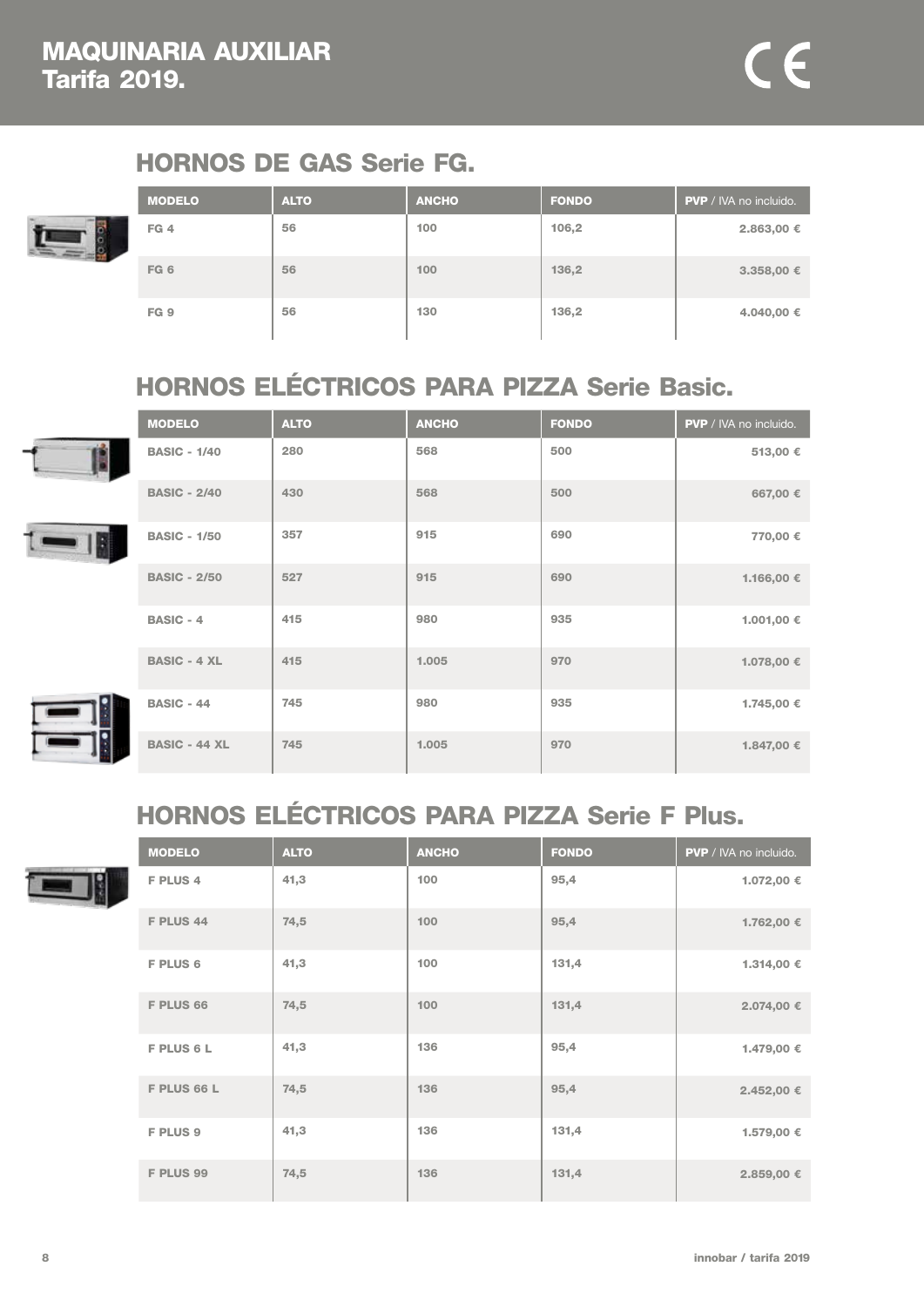## HORNOS ELÉCTRICOS PARA PIZZA Serie F Superior.



| <b>MODELO</b>          | <b>ALTO</b> | <b>ANCHO</b> | <b>FONDO</b> | PVP / IVA no incluido. |
|------------------------|-------------|--------------|--------------|------------------------|
| <b>F SUPERIOR 4</b>    | 41,3        | 100          | 95,4         | 1.418,00 €             |
| <b>F SUPERIOR 44</b>   | 74,5        | 100          | 95,4         | 2.220,00 €             |
| <b>F SUPERIOR 6</b>    | 41,3        | 100          | 131,4        | 1.683,00 €             |
| <b>F SUPERIOR 66</b>   | 74,5        | 100          | 131,4        | 2.647,00 €             |
| <b>F SUPERIOR 6 L</b>  | 41,3        | 136          | 94           | 1.899,00 €             |
| <b>F SUPERIOR 66 L</b> | 74,5        | 136          | 94           | 3.050,00 €             |

# HORNOS ELÉCTRICOS PARA PIZZA Serie Trays





| <b>MODELO</b>     | <b>ALTO</b> | <b>ANCHO</b> | <b>FONDO</b> | PVP / IVA no incluido. |
|-------------------|-------------|--------------|--------------|------------------------|
| <b>TRAYS 4</b>    | 41,3        | 110          | 107,4        | 1.135,00 €             |
| <b>TRAYS 44</b>   | 74,5        | 110          | 107,4        | 1.883,00 €             |
| <b>TRAYS 6</b>    | 41,3        | 110          | 131,4        | 1.422,00 €             |
| <b>TRAYS 66</b>   | 74,5        | 110          | 131,4        | 2.298,00 €             |
| <b>TRAYS 6 L</b>  | 41,3        | 150          | 107,4        | 1.592,00 €             |
| <b>TRAYS 66 L</b> | 74,5        | 150          | 107,4        | 2.672,00 €             |
| <b>TRAYS 9</b>    | 41,3        | 150          | 131,4        | 1.704,00 €             |
| <b>TRAYS 99</b>   | 74,5        | 150          | 131,4        | 3.063,00 €             |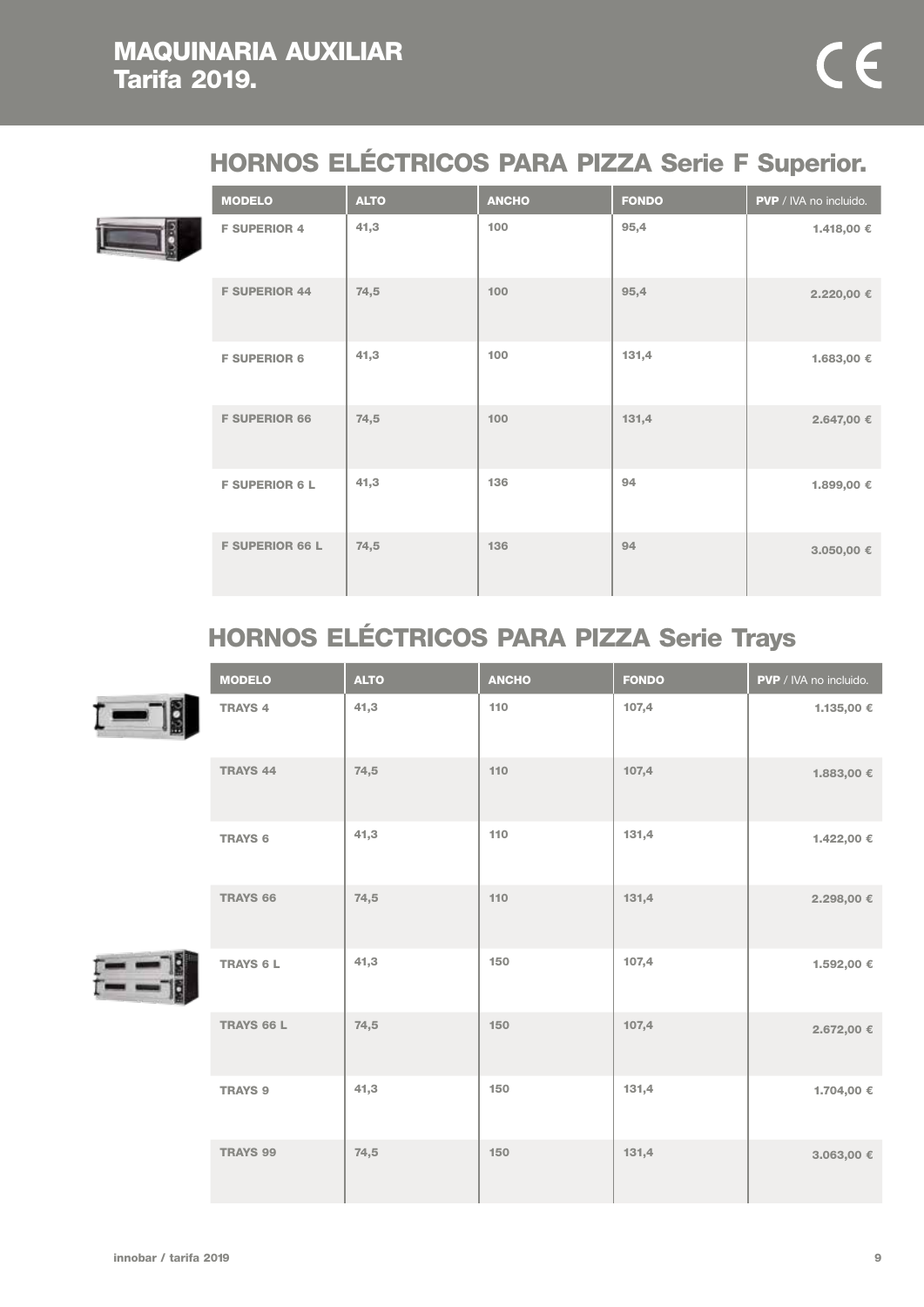#### LAMINADORAS Serie LM.



| <b>MODELO</b> | <b>ALTO</b> | <b>ANCHO</b> | <b>FONDO</b> | <b>PVP</b> / IVA no incluido. |
|---------------|-------------|--------------|--------------|-------------------------------|
| <b>LM 310</b> | 43          | 48           | 33,5         | 665,00 €                      |
| LM 310/2      | 41          | 85           | 32           | 723,00 €                      |
| <b>LM 500</b> | 43          | 65           | 34,5         | 769,00 €                      |

## LAMINADORAS Serie L.





|  | <b>MODELO</b> | <b>ALTO</b> | <b>ANCHO</b> | <b>FONDO</b> | PVP / IVA no incluido. |
|--|---------------|-------------|--------------|--------------|------------------------|
|  | L 310         | 66          | 47,5         | 37,5         | 977,00 €               |
|  | L 310 T.GO    | 66          | 47,5         | 37,5         | 1.048,00 €             |
|  | $L$ 420       | 79          | 58,5         | 43,5         | 1.114,00 €             |
|  | L 420 T.GO    | 79          | 58,5         | 43,5         | 1.168,00 €             |
|  | L 420 P       | 71,5        | 58,5         | 43,5         | 1.168,00 €             |
|  | L 500 P       | 71,5        | 66,5         | 43,5         | 1.226,00 €             |
|  |               |             |              |              |                        |

#### FORMADORAS Serie P.

|                | <b>MODELO</b> | <b>ALTO</b> | <b>ANCHO</b> | <b>FONDO</b> | <b>PVP</b> / IVA no incluido. |
|----------------|---------------|-------------|--------------|--------------|-------------------------------|
| <b>MARK MS</b> | $P-3$         | 50          | 56           | 50           | 4.281,00 €                    |
|                | $P-5$         | 86          | 67           | 55           | 5.138,00 €                    |